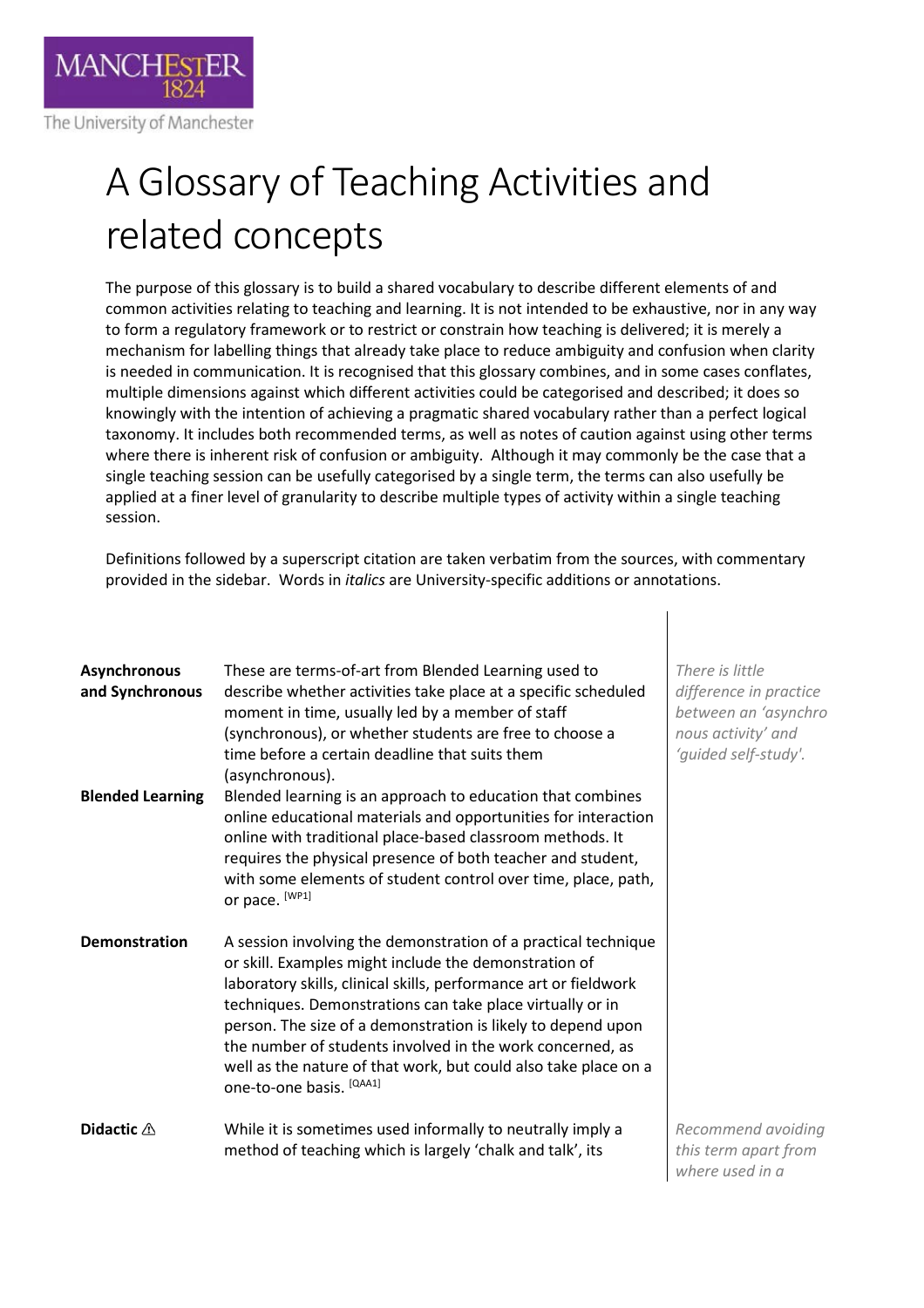|                                              | meaning is much more complex, often carrying moral<br>or negative connotations.                                                                                                                                                                                                                                                                                                                                                                                                                                                                                                                                                                                                                                                                                                                                                                                                                                                                                                                                                                                                      | precise technical<br>sense.                                                                                            |
|----------------------------------------------|--------------------------------------------------------------------------------------------------------------------------------------------------------------------------------------------------------------------------------------------------------------------------------------------------------------------------------------------------------------------------------------------------------------------------------------------------------------------------------------------------------------------------------------------------------------------------------------------------------------------------------------------------------------------------------------------------------------------------------------------------------------------------------------------------------------------------------------------------------------------------------------------------------------------------------------------------------------------------------------------------------------------------------------------------------------------------------------|------------------------------------------------------------------------------------------------------------------------|
| <b>Distance or</b><br><b>Remote Learning</b> | Distance learning and remote learning are terms that are used<br>interchangeably by providers when describing teaching and<br>learning activities. Both describe a method of delivery which<br>involve activities that happen away from the physical site of a<br>provider with students using digital means to engage with a<br>programme, rather than having any requirement to visit the<br>provider Distance learning is a term that was in use before<br>the widespread proliferation of digital approaches to learning<br>and was initially related to courses delivered by<br>correspondence. [QAA2]                                                                                                                                                                                                                                                                                                                                                                                                                                                                          |                                                                                                                        |
| <b>External visits</b>                       | A visit to a location outside of the usual learning spaces, to<br>experience a particular environment, event, or exhibition<br>relevant to the course of study.<br>Examples are wide ranging and could include a visit to a<br>business or industrial site, built environment site, museum or<br>collection, to attendance at a performance or exhibition.<br>These visits might be unsupervised or supervised, and<br>supervisors could include staff or appointed representatives.<br>Site visits may be carried out in groups of varying sizes, or by<br>individuals, depending on the nature of the visit and the<br>location. [QAA1]                                                                                                                                                                                                                                                                                                                                                                                                                                            |                                                                                                                        |
| Face to face<br>and In-Person $\triangle$    | Face-to-face delivery of education and training programmes<br>has been in common use for some time in the higher<br>education sector. It has most often been used to describe an<br>approach where the delivery of a programme happens at a<br>provider with a staff member delivering learning and teaching<br>directly to students. Its meaning is inextricably linked to<br>communication styles and previously allowed a clear<br>distinction to be made between communication in which<br>individuals could see each other (such as a tutorial) and when<br>they could not (such as a phone conversation). Given this, the<br>use of the term face-to-face was used to denote if<br>communication (and therefore delivery of some teaching and<br>learning) was taking place in person or if it was taking place<br>remotely. However, with the proliferation of<br>videoconferencing, face-to-face communication can now take<br>place when individuals are physically close or remote, given<br>that individuals can see each other even if they are at a<br>distance. [QAA2] | Recommend avoiding<br>these terms because<br>of their currently<br>shifting meaning;<br>instead prefer 'On-<br>campus' |
| <b>Fieldwork</b>                             | Practical work conducted at an external site. Examples<br>of fieldwork might include survey work and other forms of<br>data collection, excavations and explorations. The work might<br>be unsupervised or supervised, and supervision could be<br>provided by staff or appointed representatives. Some<br>fieldwork may be conducted virtually. Fieldwork might be                                                                                                                                                                                                                                                                                                                                                                                                                                                                                                                                                                                                                                                                                                                  |                                                                                                                        |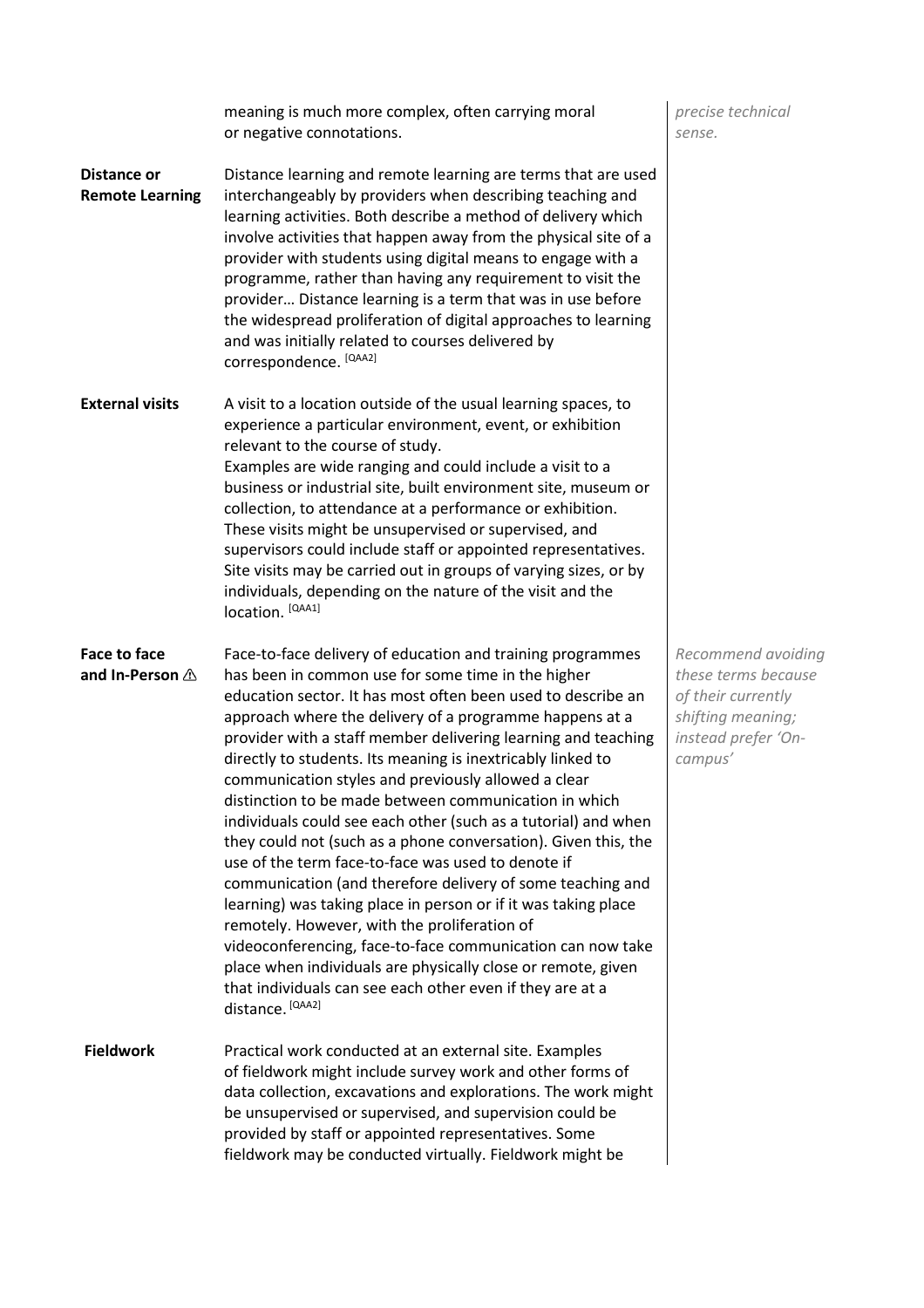conducted in groups of various sizes, or by individuals, depending on the nature of the work involved. [QAA1]

**Flipped Learning** A pedagogical approach in which the conventional notion of classroom-based learning is inverted: students are introduced to the learning material before class with classroom time then being used to deepen understanding through discussion with peers and problem-solving activities facilitated by teachers. [AHE1]

**Hybrid Flexible / Hyflex** The hybrid flexible, or HyFlex, course format is an instructional approach that combines face-to-face (F2F) and online learning. Each class session and learning activity is offered inperson, synchronously online, and asynchronously online. Students can decide how to participate. [EDU1]

**Hybrid Learning** Blended learning and hybrid learning are terms that are used interchangeably by providers when describing different models of delivery which use a mix of methods to engage students in learning. Blended is the more commonly used term of the two and is applied in several different ways to describe different models of delivery and/or student engagement. Hybrid is not as prevalent in the UK higher education sector. [QAA2]

**Lecture** The term 'lecture' covers everything from the traditional model, where a single member of the institution's staff or an affiliate introduces ideas or delivers facts to a group of students, to approaches that might be much more interactive, involve a variety of contributors, make use of a range of media and technologies, and take place virtually as well as in person. Lectures are assumed, in general, to involve larger groups of

*Flipped Learning is a kind of blended learning.*

*Hyflex is arguably a kind of Blended Learning, however the two terms are not interchangeable: while blended is a mix of on-campus, online, asynchronous and synchronous activities, hybrid implies that every activity is available in every mode with students able to choose how to engage on a day-by-day basis. For 'face-toface' and 'in-person' in this definition, read 'on-campus'. Use with caution, and not as a synonym for 'flexible' or 'hybrid'.*

*Recommend avoiding this term because of its potential confusion with Hyflex.*

*When thinking about moving existing material to a blended model, it is sometimes useful to consider a single lecture as comprising multiple*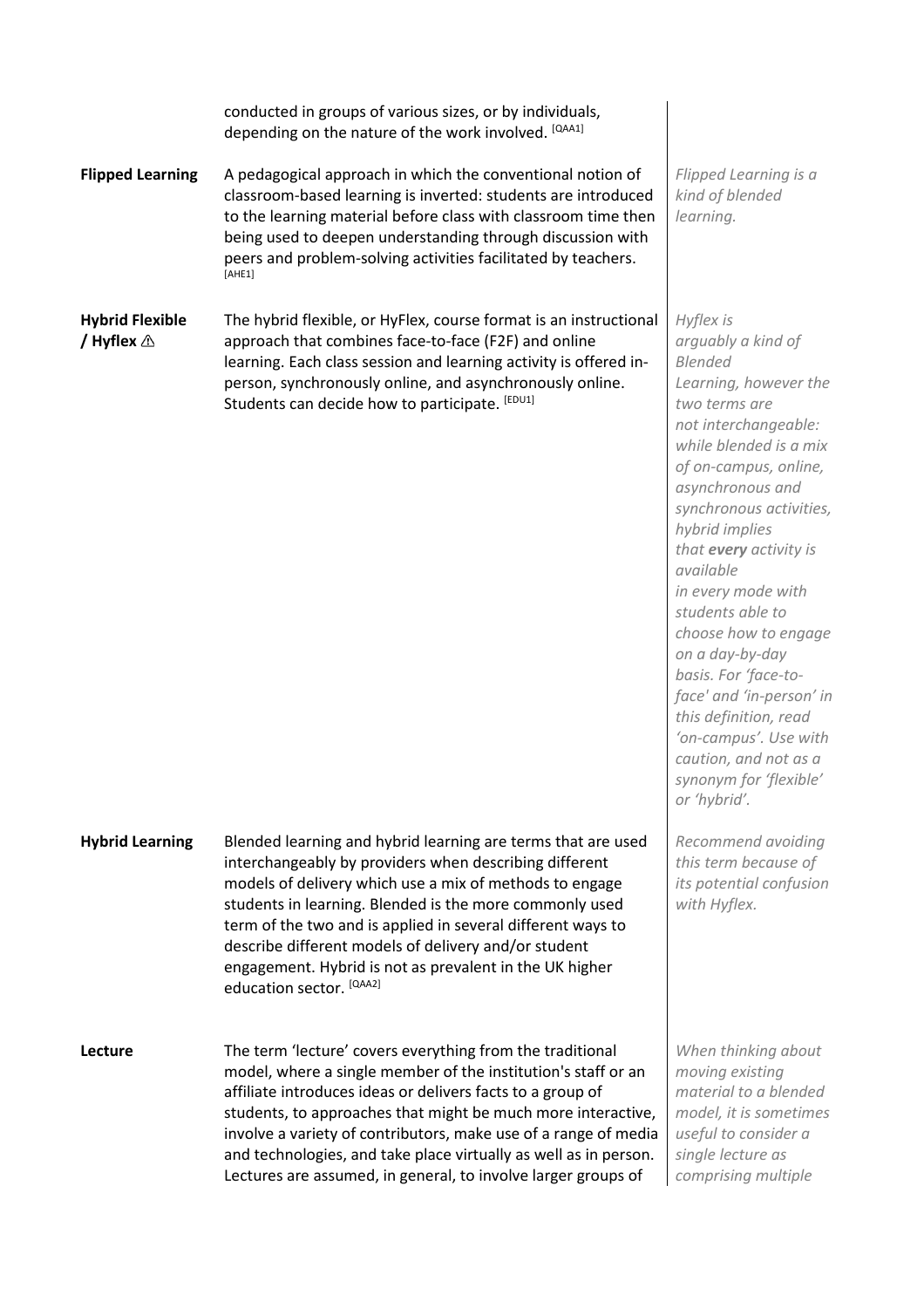students than do seminars and tutorials but size will vary depending upon the nature of what is being taught, the size of the overall student cohort, and practical concerns. [QAA1]

*To further refine the QAA definition:*

- *Lecture (significant interaction): a lecture with over two-thirds of the time spent in discussion or on other interactive activities (staff-student or student-student) that are fundamental to the nature of the learning.*
- *Lecture (limited interaction): a lecture where over two thirds of the time is spent on exposition by the lecturer. Interaction with students is typically optional, and is incidental to the main learning (e.g. ad-hoc questions from students, or a short Q&A session at the end).*
- *Lecture (moderate interaction): a lecture that is somewhere between the two previous definitions.*

*The number of sub-types and associated time divisions used here is somewhat arbitrary, and has been chosen on purely pragmatic grounds to enable internal discussions.* 

**On-campus** The term on campus has the same benefit as in person as it clearly articulates where the learning and teaching activities of a programme will take place, rather than how students and staff will communicate during these activities. It is a term that can also be used to describe how a whole programme will be delivered. This means that it can be used to avoid misunderstandings when certain parts of teaching and learning are directed by staff, but not delivered by them, in person. [QAA2]

**Online Learning** The term online works well as an umbrella term as it is in common use beyond the UK higher education sector; it focuses on the connectivity of the learning, teaching and support delivery methods that may be employed by a provider. However, it carries with it the connotations that all the learning may be web-based, requiring students to use a connected device in order to access any of the learning, teaching and support activities that are on offer. There is also the suggestion that online can be considered as happening at a physical distance from a provider, when students could be detached from onsite classroom learning. [QAA2]

**Peer Assisted Study Sessions (PASS)** Peer Assisted Study Sessions provide an informal environment where students received tailored support and guidance from students in higher years, typically from the same programme of study.

*sub-components; e.g. a 'limited interaction' introduction, a 'significant interaction' discussion, and a 'limited interaction' wrap-up.*

*Note that online learning is not necessarily 'remote' learning; while it may not take place in a classroom, the term applies when students study online in a study space on-campus or in their term-time accommodation etc.*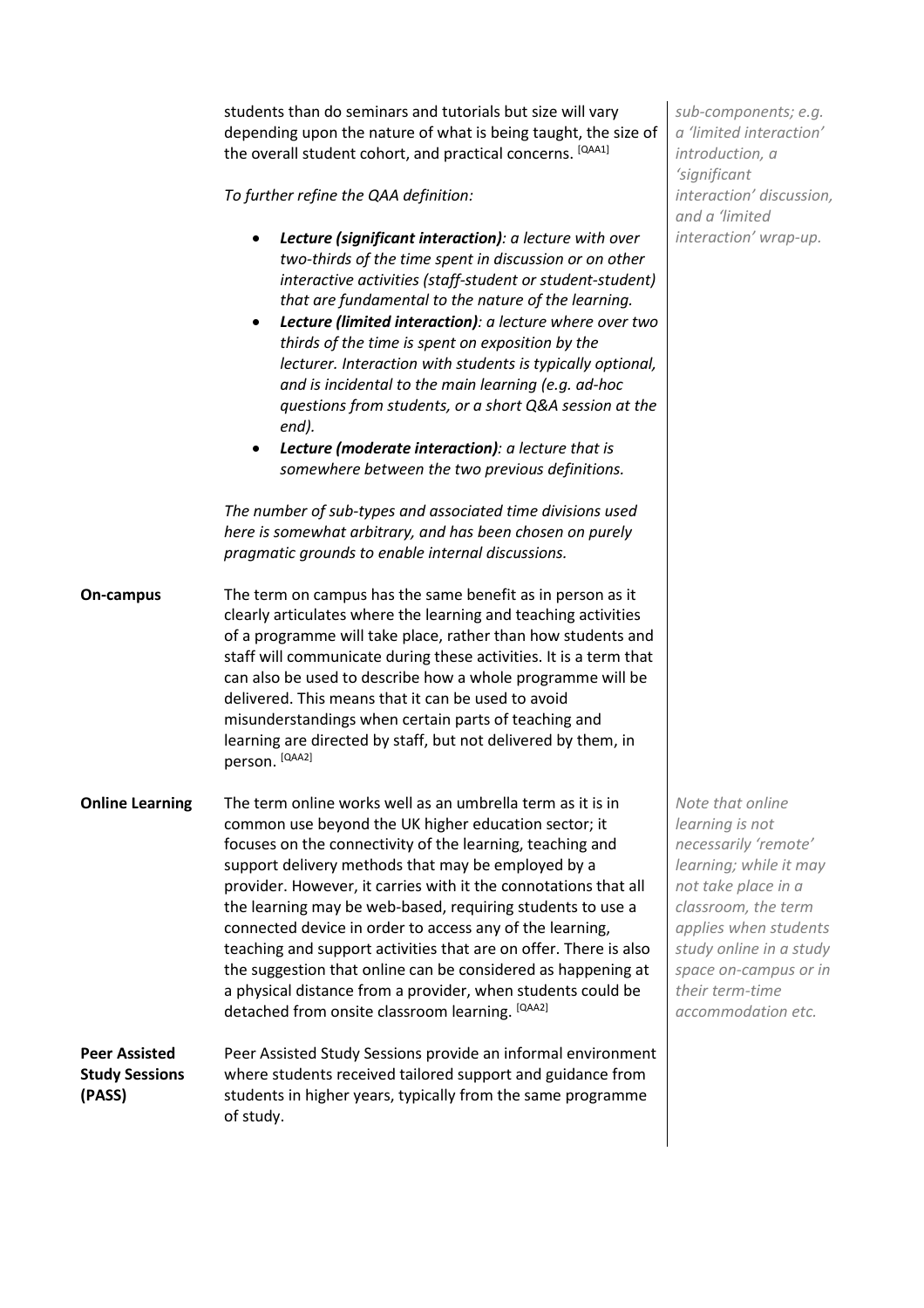| <b>Practical classes</b><br>and workshops<br>(also Examples<br>Classes, Problem<br><b>Classes and Labs)</b> | A session involving the development and practical application<br>of a particular skill or technique. Examples are wide ranging<br>and could include a laboratory class, recital, artefact<br>handling/identification, language conversation, sports match<br>and so on. Practical classes and workshops might incorporate<br>elements of teaching or guided learning, and they are at least<br>likely to be supervised or observed. These sessions are more<br>likely to take place in person but, depending on the nature of<br>the subject, may also be conducted remotely. The size of a<br>practical class or workshop will depend upon the nature of the<br>activity. Workshops are likely to involve at least a small group<br>of students but practical classes could take place on a one-to-<br>one basis. [QAA1] | For 'in person' in this<br>definition read 'on<br>campus'.                     |
|-------------------------------------------------------------------------------------------------------------|---------------------------------------------------------------------------------------------------------------------------------------------------------------------------------------------------------------------------------------------------------------------------------------------------------------------------------------------------------------------------------------------------------------------------------------------------------------------------------------------------------------------------------------------------------------------------------------------------------------------------------------------------------------------------------------------------------------------------------------------------------------------------------------------------------------------------|--------------------------------------------------------------------------------|
| Project<br>supervision                                                                                      | A meeting with a supervisor, to discuss a particular piece<br>of work. The term 'project supervision' is used to refer to the<br>meetings that a student or group of students would have with<br>a supervisor, to plan, discuss, and monitor progress on a<br>particular piece of work, such as a dissertation or extended<br>project. Meetings can take place virtually or in person. The<br>size of a project supervision meeting will depend upon the<br>number of students involved in the work concerned and the<br>nature of that work but supervisions will frequently also take<br>place on a one-to-one basis. [QAA1]                                                                                                                                                                                            | In our context a<br>supervisor may be an<br>academic and / or<br>GTAs / PDRAs. |
| <b>Seminar</b>                                                                                              | Seminars are defined as sessions that provide the opportunity<br>for students to engage in discussion of a particular topic<br>and/or to explore it in more detail than might be covered<br>in a lecture - the extent of interaction will depend on the<br>delivery method. A typical model would involve a guided,<br>tutor-led discussion in a small group. However, the term also<br>encompasses student or peer-led classes with a staff member<br>or affiliate present. As with lectures, use of technology means<br>seminars may take place virtually. Seminars are assumed in<br>general to involve smaller groups of students than lectures,<br>but size will vary depending upon the nature of what is being<br>taught, the size of the overall student cohort, and practical<br>concerns. [QAA1]                |                                                                                |
| <b>Supervised time</b><br>in studio or<br>workshop                                                          | Time in which students work independently but under<br>supervision, in a specialist facility such as a studio or<br>workshop. Examples might include time spent in an art or<br>design studio, or in a rehearsal space such as a workshop<br>theatre. It could be timetabled or take place on an ad hoc<br>basis. Peers as well as staff or affiliates may be involved. Due<br>to the nature of the activity, it is unlikely to take place<br>virtually. Supervised time in a studio/workshop might involve<br>a group or individual. [QAA1]                                                                                                                                                                                                                                                                              |                                                                                |
| Traditional $\triangle$                                                                                     | The term 'traditional lectures' or 'traditional teaching' is<br>commonly used (even within the definitions presented here),                                                                                                                                                                                                                                                                                                                                                                                                                                                                                                                                                                                                                                                                                               | Recommend avoiding<br>this term unless<br>accompanied by an                    |